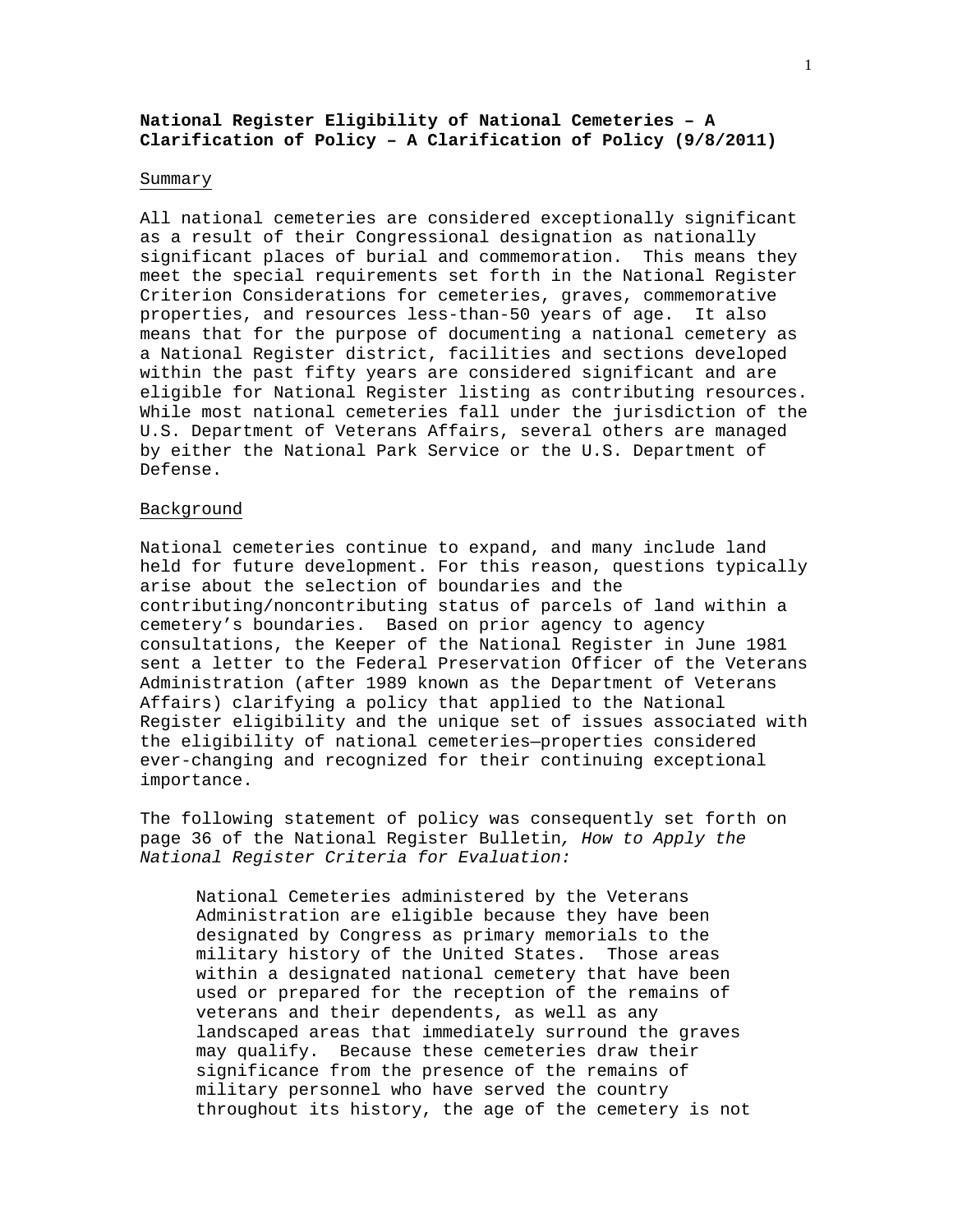a factor in judging eligibility, although integrity must be present. A national cemetery or portion of a national cemetery that has only been set aside for use in the future is not eligible.

This statement clarified that, for evaluating National Register eligibility, the age of a national cemetery was not a determining factor and that sections of the cemetery prepared for use or already in use were differentiated from unimproved land that was not ready to receive burials. Recent efforts to nominate national cemeteries have raised additional questions and are addressed in this clarification of policy.

#### Classification

Because they contain a combination of resource types and cover substantial acreage, national cemeteries are considered historic districts for the purposes of National Register listings and determinations of eligibility. Generally national cemeteries are significant under Criterion A for their association with significant events related to the nation's military history and the role of the Department of Veterans Affairs. Those having artistic or architectural significance as designed landscapes or for the design of memorials, monuments, or historic buildings, may also be documented under Criterion C.

Regardless of the date of acquisition or construction, the overall acreage within the boundaries of the cemetery that has been developed for cemetery purposes is considered one contributing site for National Register purposes. This site includes commemorative sections of the cemetery containing existing graves and memorials, sections having the infrastructure necessary to receive new interments and memorials (for example, streets, utilities, pre-placed crypts, columbaria, and memorial walkways), and areas of the cemetery developed for administrative and maintenance purposes (offices, restrooms, garages, and maintenance yards). Unimproved acreage within the cemetery boundaries that is being held for future use is considered noncontributing; although it does not need to be counted as a separate noncontributing site, its location and approximate size should be described in Section 7 of the National Register nomination and indicated on the sketch map for the district. As additional sections are developed in the future, the National Register documentation can be updated with continuation sheets describing the newly developed section and revising the description of the acreage considered contributing. In cases where new land is acquired after National Register listing, the more involved process for expanding boundaries set forth in 36 CFR Part 60.14(a) will need to be followed to update the nomination.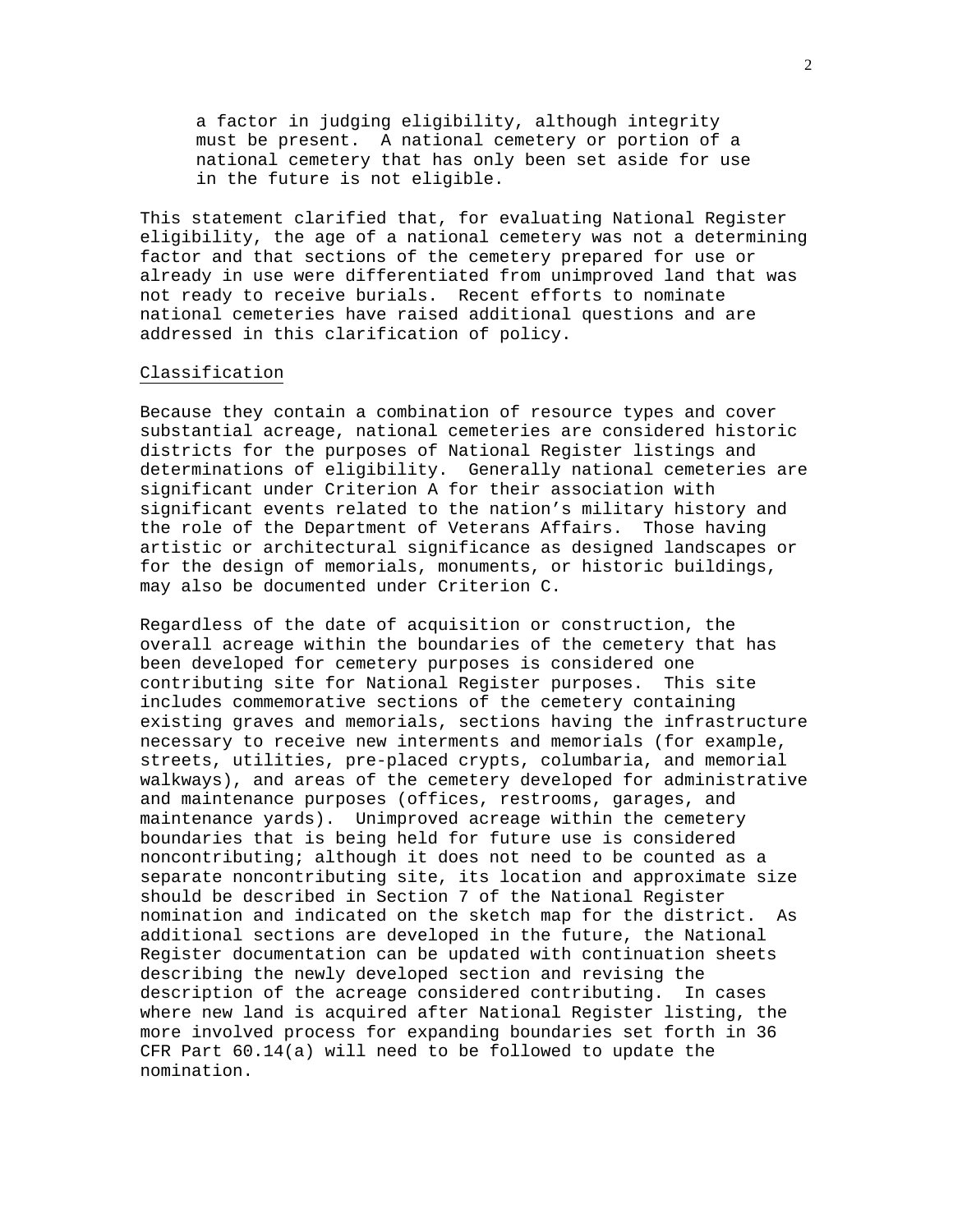Buildings, structures, or objects that are substantial in size or scale or have special importance are to be classified according to the definitions provided on page 15 of the National Register Bulletin, *How to Complete the National Register Registration Form.* Certain smaller-scale features, such as grave markers, street signs, water fountains, curbs and culverts, and plantings are considered integral to the overall contributing site and its identity as a national cemetery; these should be described collectively as significant or character-defining features of the site in Section 7 of the National Register form but do not need to be classified and counted separately.

#### Period of Significance

The period of significance for a national cemetery is the period of time beginning with the date of the earliest burials and extending to the present. A closing date of "present" allows the recognition of the highly significant values these places have had in the recent past (for example, honoring those killed in recent wars). This policy means that recently developed areas are to be included within the boundaries of the historic district and recently constructed resources are to be recognized as contributing resources. Land acquired for future development but not yet developed can be included in the National Register boundaries but will not be considered contributing.

The period of significance for a national cemetery may include development that occurred before its designation as a national cemetery, and resources in place at the time of nomination may be considered contributing. It is anticipated that most cemeteries will represent multiple layers of expansion with new sections being acquired and developed for use periodically as available grave sites are depleted.

Several other possible closing dates were considered. It was suggested that "1973," the date when the majority of military cemeteries was transferred from the U.S. Army to what is now the National Cemetery Administration, be used as an end date for all national cemeteries. While "1973" is a date of great importance in the administration of the nation's programs to provide burial benefits to veterans and their families, it is not a date that applies to the continuing evolution of these places as national cemeteries or to the ongoing program of cemetery administration. That year may mark the beginning of a new stage in the history of national cemetery management, but it doesn't qualify as the endpoint of historically significant activities.

The suitability of using the date fifty years before the present as the closing date was also considered. While this approach is often taken in National Register nominations, it often results in an arbitrary end date and, in the case of properties having continuing significance, warrants frequent revision. For